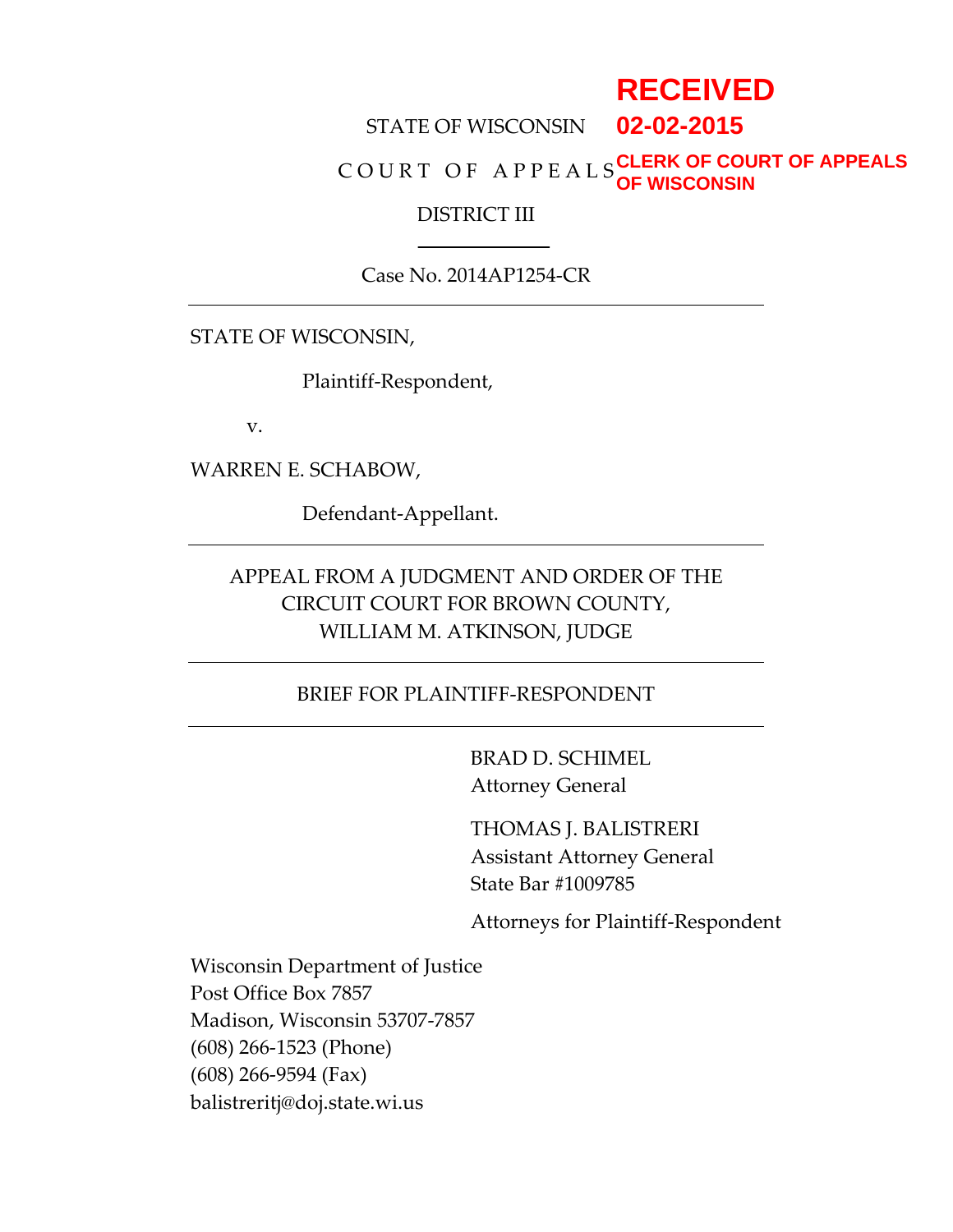## TABLE OF CONTENTS

## Page

| The prosecutor did not imply that Schabow should<br>get a sentence more severe than the prosecutor<br>recommended so as to violate the plea agreement2 |
|--------------------------------------------------------------------------------------------------------------------------------------------------------|
|                                                                                                                                                        |

### Cases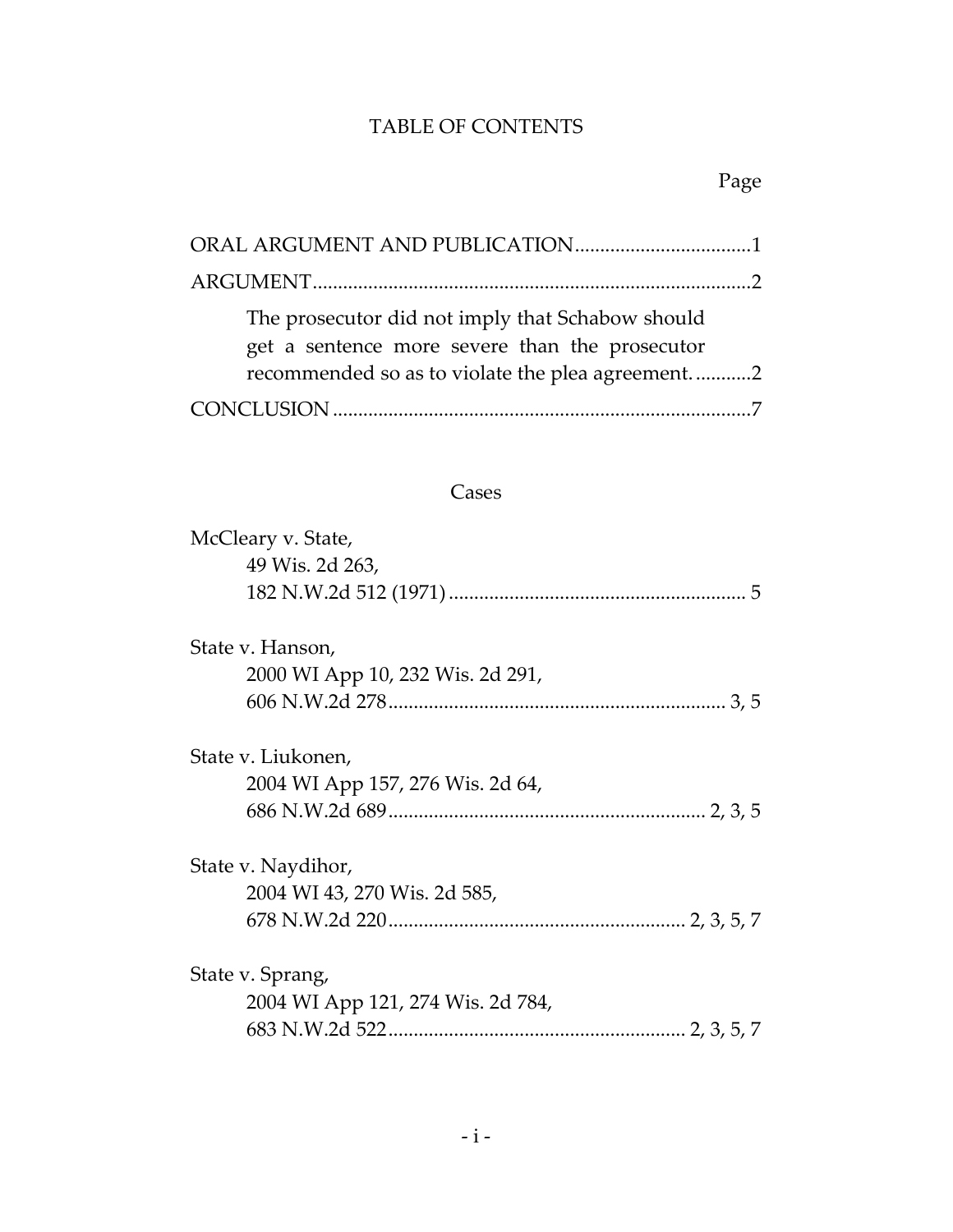## Page

| State v. Taylor,                  | 4.45c |
|-----------------------------------|-------|
| 2004 WI App 81, 272 Wis. 2d 642,  |       |
|                                   |       |
| State v. Taylor,                  |       |
| 2006 WI 22, 289 Wis. 2d 34,       |       |
|                                   | 5     |
| State v. Williams,                |       |
| 2002 WI 1, 249 Wis. 2d 492,       |       |
|                                   |       |
| State v. Williams,                |       |
| 2006 WI App 212, 296 Wis. 2d 834, |       |
|                                   |       |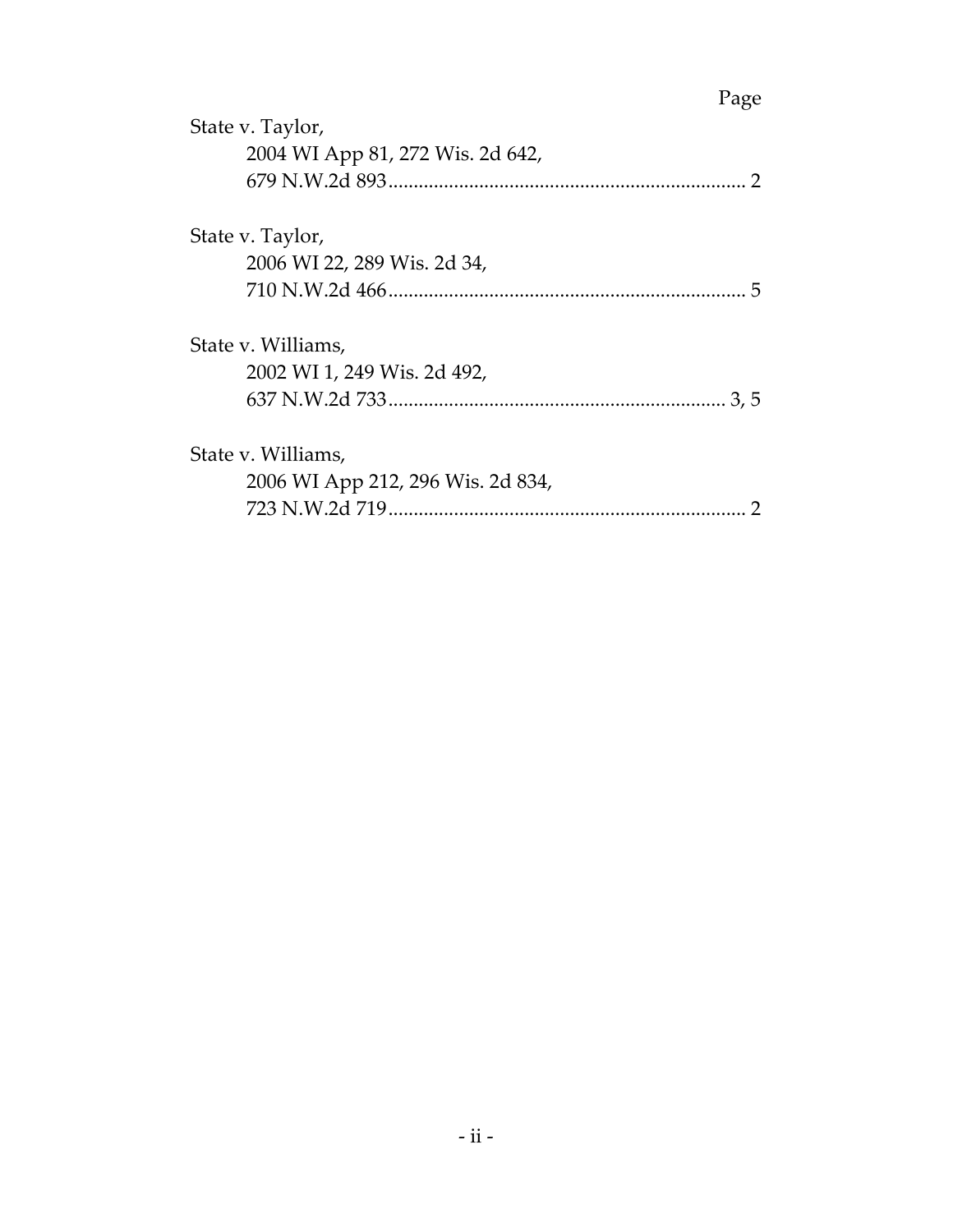#### STATE OF WISCONSIN

### COURT OF APPEALS

#### DISTRICT III

### Case No. 2014AP1254-CR

STATE OF WISCONSIN,

Plaintiff-Respondent,

v.

WARREN E. SCHABOW,

Defendant-Appellant.

### APPEAL FROM A JUDGMENT AND ORDER OF THE CIRCUIT COURT FOR BROWN COUNTY, WILLIAM M. ATKINSON, JUDGE

### BRIEF FOR PLAINTIFF-RESPONDENT

#### **ORAL ARGUMENT AND PUBLICATION**

There is no need for oral argument of this appeal because it would add nothing to the arguments in the briefs. The opinion should not be published because this appeal involves only the application of settled law to the facts of this case.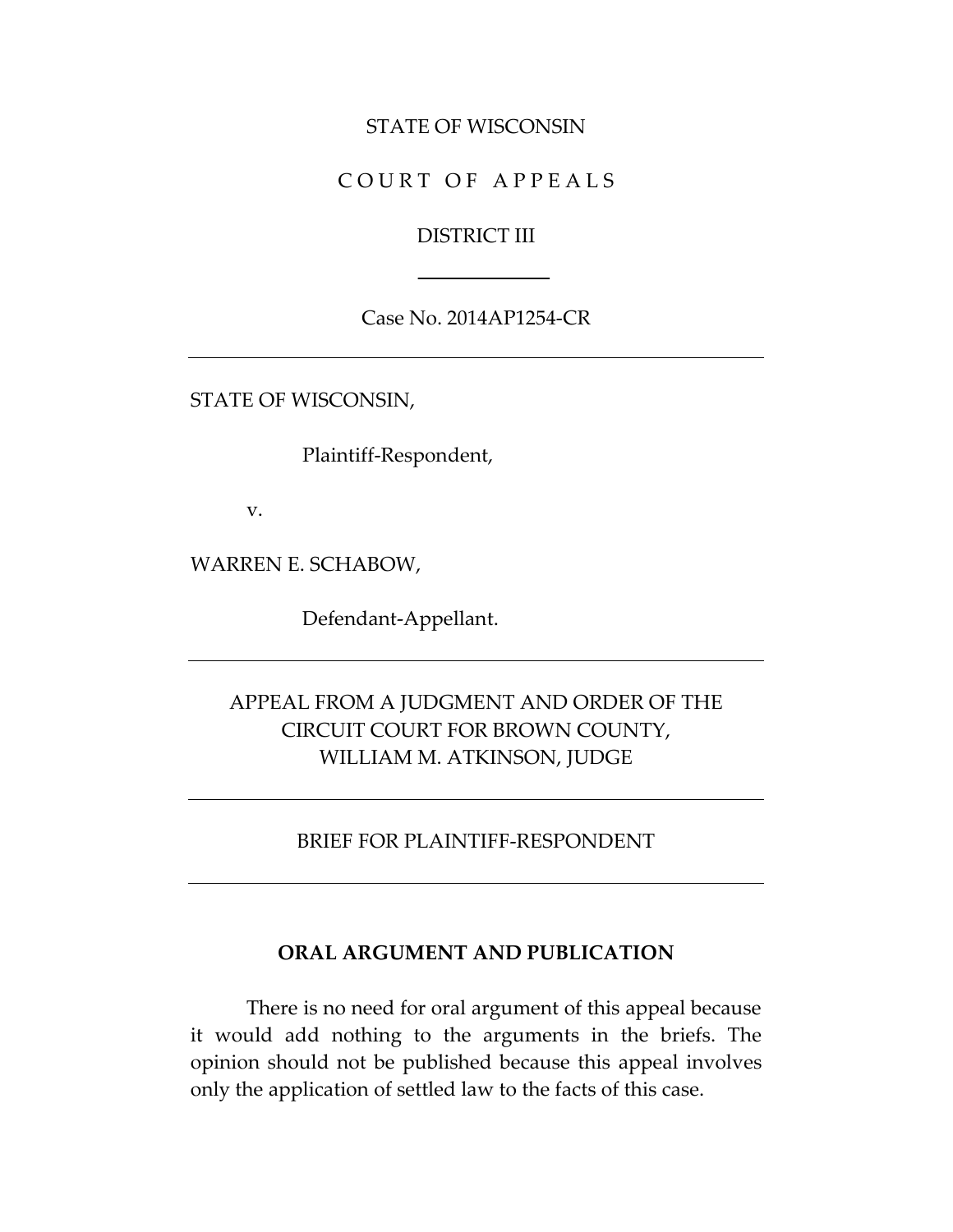#### **ARGUMENT**

### **The prosecutor did not imply that Schabow should get a sentence more severe than the prosecutor recommended so as to violate the plea agreement.**

When, as here, the defendant's attorney does not timely object that there has been a breach of the plea agreement, the question on appeal is whether counsel was ineffective for failing to object. *State v. Liukonen*, 2004 WI App 157, ¶ 18, 276 Wis. 2d 64, 686 N.W.2d 689. *See State v. Sprang*, 2004 WI App 121, ¶ 12, 274 Wis. 2d 784, 683 N.W.2d 522. There is ineffective assistance if defense counsel's performance was deficient and the defendant was prejudiced as a result. *Liukonen*, 276 Wis. 2d 64, ¶ 18; *State v. Naydihor*, 2004 WI 43, ¶ 9, 270 Wis. 2d 585, 678 N.W.2d 220.

The issue of deficient performance turns on whether there was in fact a substantial and material breach of the plea agreement to which counsel should have objected. *Sprang*, 274 Wis. 2d 784, ¶ 13; *Naydihor*, 270 Wis. 2d 585, ¶ 9. If the agreement was not breached, there was no reason to object, and thus no deficient performance for not objecting. *Sprang*, 274 Wis. 2d 784, ¶ 13; *Naydihor*, 270 Wis. 2d 585, ¶ 9.

Since a claim of ineffective assistance fails if the defendant fails to prove either deficient performance or prejudice, *State v. Williams*, 2006 WI App 212, ¶ 18, 296 Wis. 2d 834, 723 N.W.2d 719; *State v. Taylor*, 2004 WI App 81, ¶ 14, 272 Wis. 2d 642, 679 N.W.2d 893, failure to prove that there was any reason to object to a breach of the plea agreement disposes of the defendant's claim. *See Sprang*, 274 Wis. 2d 784, ¶ 13; *Naydihor*, 270 Wis. 2d 585, ¶ 9.

When the facts are not disputed, the question of whether there was a breach of the plea agreement is a question of law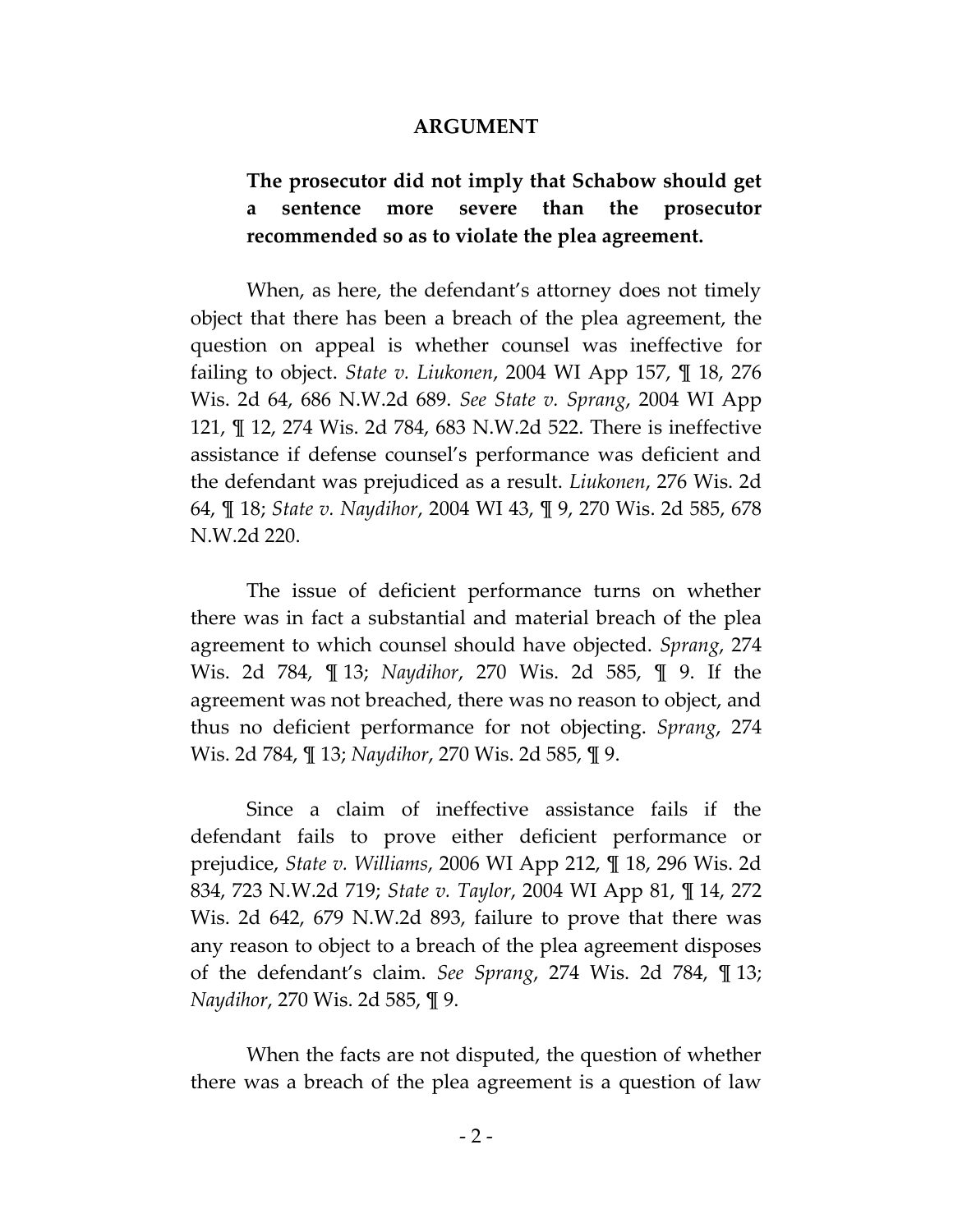which is determined de novo by the appellate court. *Sprang*, 274 Wis. 2d 784, ¶ 14; *Naydihor*, 270 Wis. 2d 585, ¶ 11. The court must examine the entire sentencing proceeding to evaluate the prosecutor's remarks. *State v. Williams*, 2002 WI 1, ¶ 46, 249 Wis. 2d 492, 637 N.W.2d 733.

When a prosecutor agrees to make a sentencing recommendation as part of a plea agreement, he may properly argue that the court should impose the recommended sentence and nothing less. *Liukonen*, 276 Wis. 2d 64, ¶¶ 10, 12, 16. *See Sprang*, 274 Wis. 2d 784, ¶ 18; *Naydihor*, 270 Wis. 2d 585, ¶ 19; *State v. Hanson*, 2000 WI App 10, ¶¶ 27-28, 232 Wis. 2d 291, 606 N.W.2d 278.

The prosecutor may supply the court information that would support a sentence more severe than the sentence recommended, as long as the prosecutor argues that this information should support the recommended sentence. *Liukonen*, 276 Wis. 2d 64, ¶¶ 10, 16; *Sprang*, 274 Wis. 2d 784, ¶ 18; *Naydihor*, 270 Wis. 2d 585, ¶¶ 19, 24-25, 27; *Hanson*, 232 Wis. 2d 291, ¶¶ 27-28.

What the prosecutor may not do is argue, even implicitly, that the court should not impose the recommended sentence, but a sentence that is more severe. *Liukonen*, 276 Wis. 2d 64, ¶¶ 9, 11, 15; *Sprang*, 274 Wis. 2d 784, ¶ 17; *Naydihor*, 270 Wis. 2d 585, ¶¶ 30-31; *Hanson*, 232 Wis. 2d 291, ¶ 29.

In this case, the prosecutor gave a completely neutral recitation of factors relevant to the imposition of a sentence on the defendant-appellant, Warren E. Schabow (54:8-13, A-Ap:114-119).

Schabow accuses the prosecutor of assembling his argument by finding and emphasizing every negative remark about him in the PSI. Brief for Defendant-Appellant at 12. But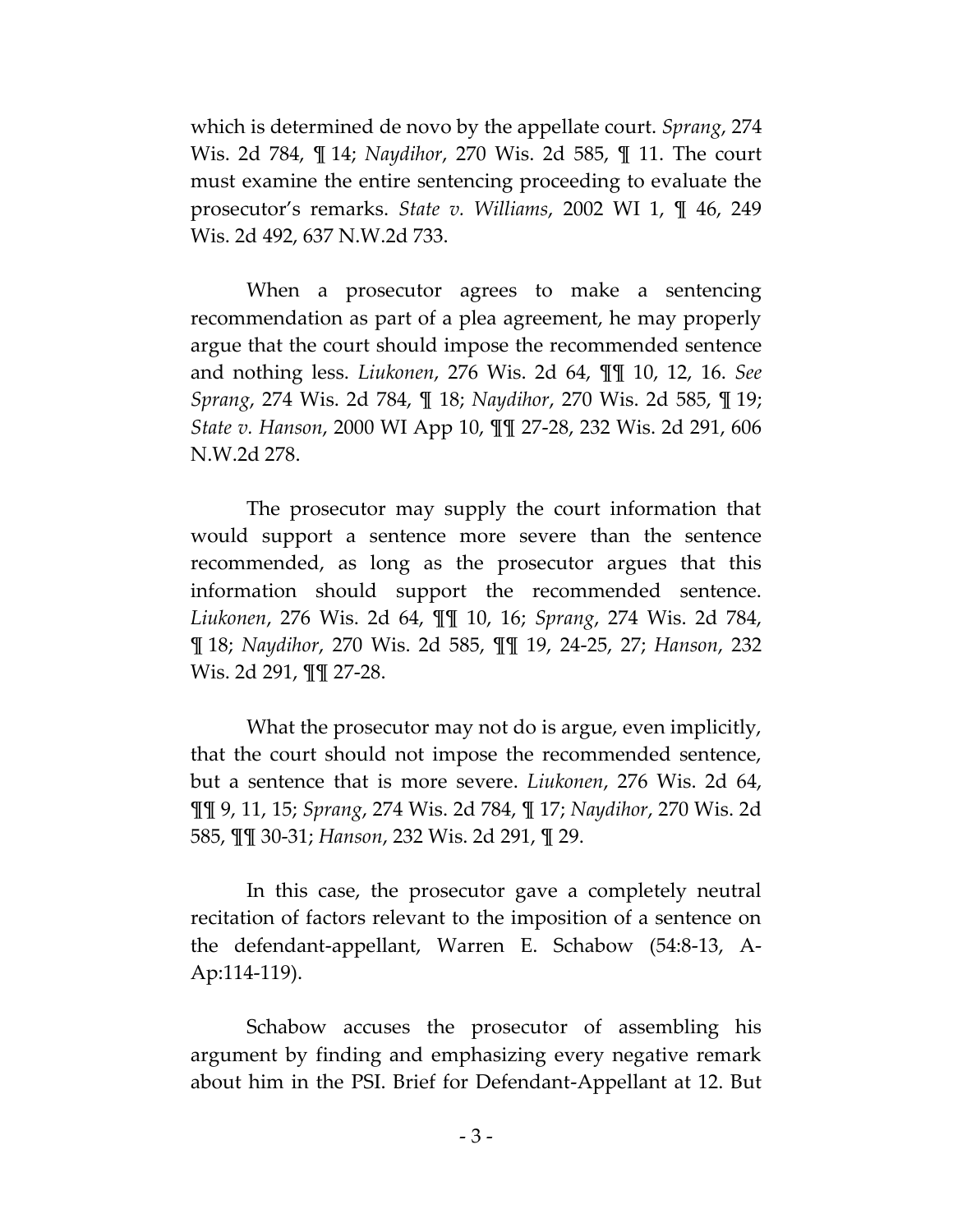Schabow does not point out any positive remarks in the PSI the prosecutor might have ignored.

Similarly, Schabow accuses the prosecutor of noting many negative facts about his character and almost no positive facts. Brief for Defendant-Appellant at 12. But Schabow does not reveal any positive facts about his character the prosecutor might have missed.

In fact, Schabow ignores an important positive fact stated by the prosecutor, i.e., that Schabow helped the police recover some of the property he stole, including the firearms (54:12, A-Ap:118). The prosecutor said he gave Schabow credit for that cooperation (54:12, A-Ap:118).

Although the prosecutor agreed that this offense had a devastating impact on the victim, he noted that this was the case with all home burglaries (54:11-12, A-Ap:117-18). The prosecutor did not personally adopt or even comment on the victim's recommendation of a five to ten year sentence (54:6).

If anything, considered in its entirety, the prosecutor's discussion of the relevant sentencing factors was actually somewhat sympathetic to Schabow.

The prosecutor emphasized that the most important factor in sentencing was "sadly enough" Schabow's "very serious drug problem" (54:9-10, 12-13, A-Ap:115-16, 118-19). The prosecutor stated that this offense was committed because of that problem (54:10, A-Ap:116). The prosecutor identified Schabow's biggest rehabilitative need as drug treatment (54:8, 13, A-Ap:114, 119).

There was no fire breathing demand that Schabow be put away for a long time because the relevant sentencing factors showed he was an incorrigible vicious criminal. He was just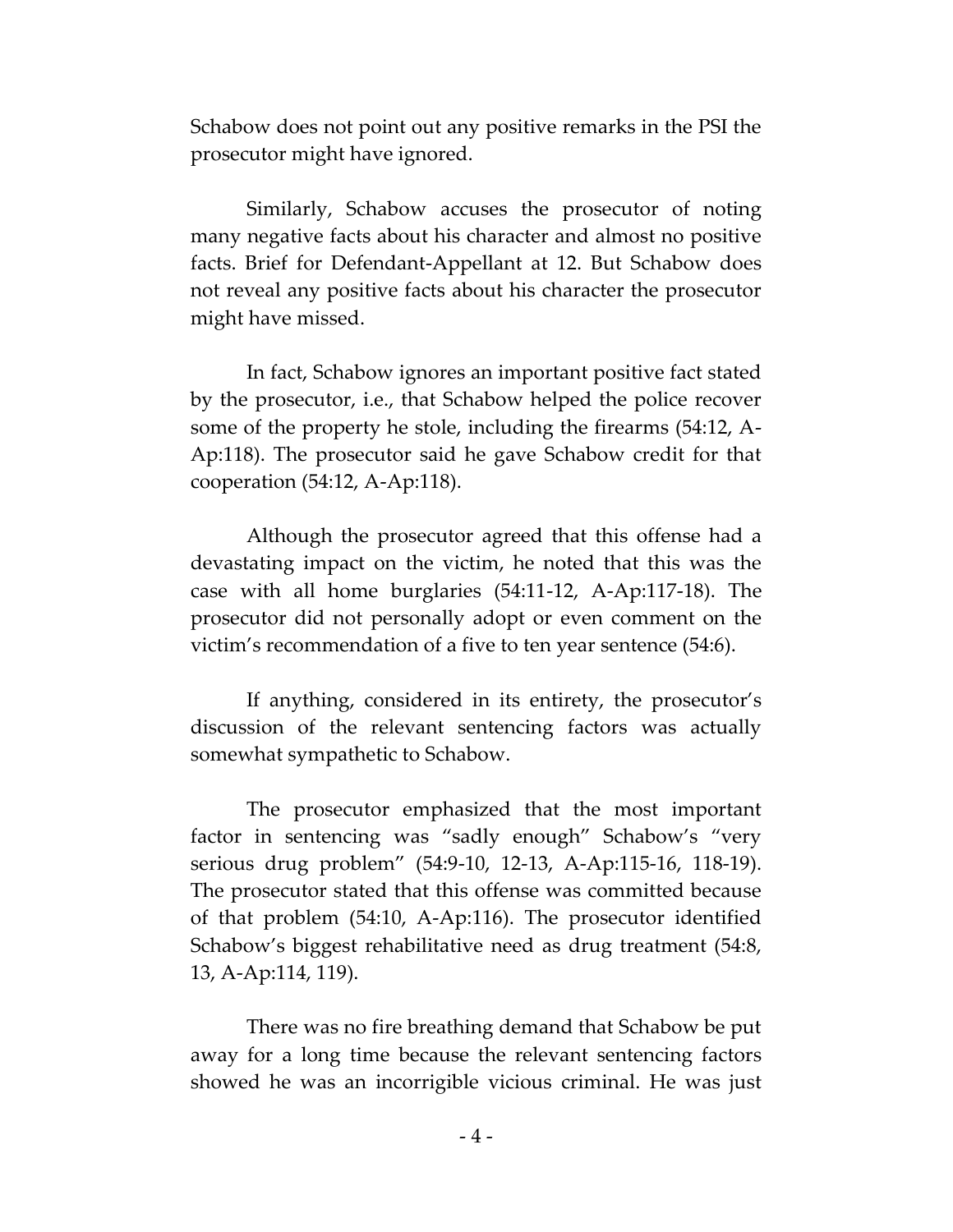someone who slipped into stealing to support his unfortunate addiction. Cure the addiction, rehabilitate the criminal.

The prosecutor's statement that the two years of confinement he recommended was the minimum that should be considered (54:13, A-Ap:119) was completely in keeping with argument that is permissible under the law. *Liukonen*, 276 Wis. 2d 64, ¶¶ 10, 12, 16. *See Sprang*, 274 Wis. 2d 784, ¶ 18; *Naydihor*, 270 Wis. 2d 585, ¶ 19; *Hanson*, 232 Wis. 2d 291, ¶¶ 27- 28.

Indeed, the courts have repeated numerous times over the years that the sentence in each case should be the minimum amount of confinement which is consistent with the protection of the public, the gravity of the offense, and the rehabilitation of the defendant. *See, e.g., State v. Taylor*, 2006 WI 22, ¶ 20, 289 Wis. 2d 34, 710 N.W.2d 466; *McCleary v. State*, 49 Wis. 2d 263, 276, 182 N.W.2d 512 (1971). The prosecutor was just arguing that two years of confinement was that minimum.

If the prosecutor would not have been "heartbroken" if the court had confined Schabow for more than two years, Brief for Defendant-Appellant at 14, that would not have breached the plea agreement for the prosecutor made no promise to be heartbroken if the court imposed a more severe sentence than the one he recommended.

A prosecutor does not have to be enthusiastic about his recommendation. *Liukonen*, 276 Wis. 2d 64, ¶ 15; *Williams*, 249 Wis. 2d 492, ¶ 42. He must merely be supportive. He cannot suggest that his recommendation should not be adopted because a longer sentence would be more appropriate. *Liukonen*, 276 Wis. 2d 64, ¶¶ 9, 11, 15; *Sprang*, 274 Wis. 2d 784, ¶ 17; *Naydihor*, 270 Wis. 2d 585, ¶¶ 30-31; *Hanson*, 232 Wis. 2d 291, ¶ 29.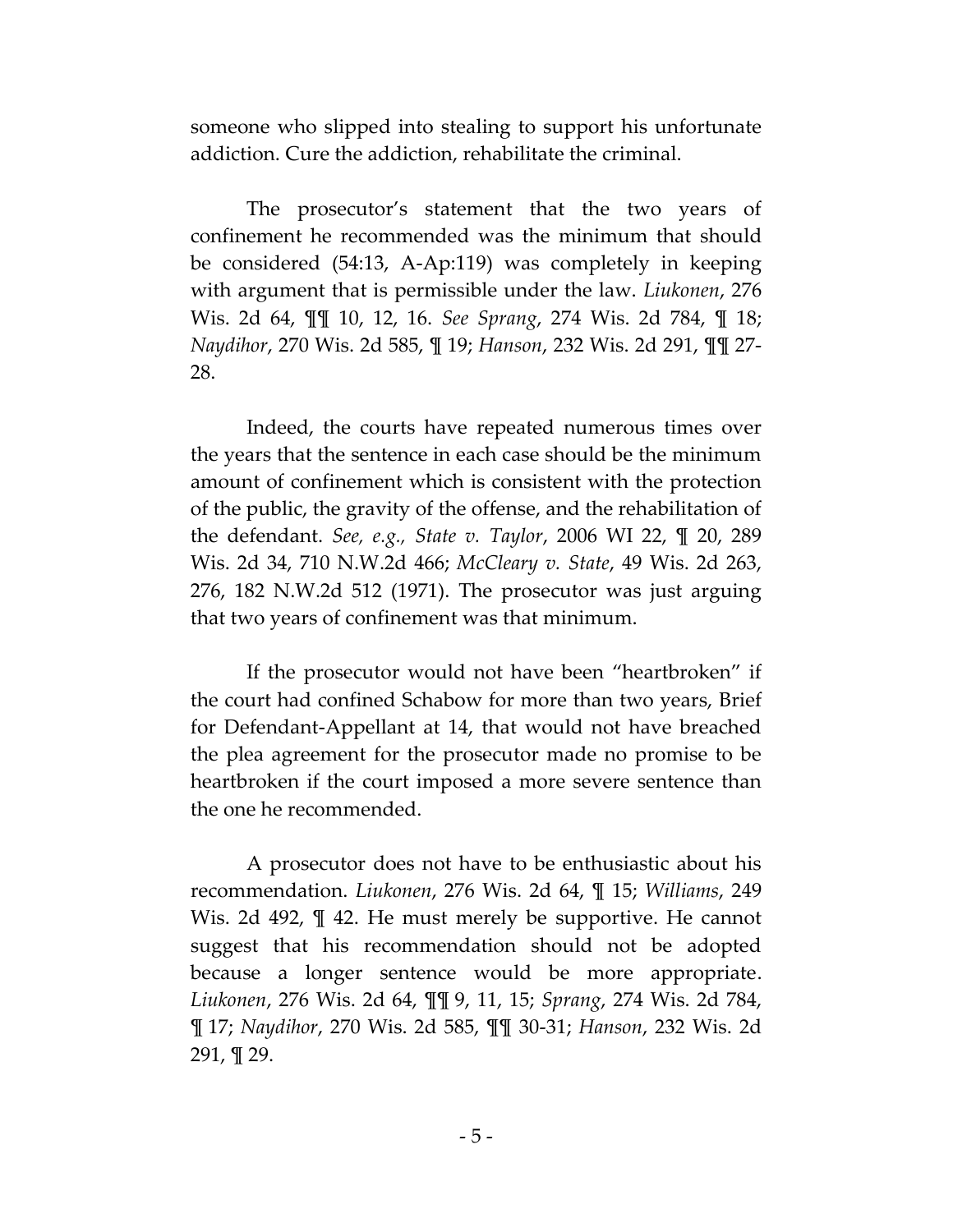Here, the prosecutor concluded his argument by expressly affirming that he believed the six year sentence he recommended was appropriate (54:13, A-Ap:119). He did not distance himself from his recommendation but embraced it.

That was what was required to comply with the terms of the plea agreement.

The circuit court imposed a sentence of five years on the burglary charge, two years of confinement and three years of extended supervision (54:20), which was one year less than the prosecutor recommended. Apparently, the court did not get the impression that the prosecutor believed the sentence he recommended was too lenient.

The court imposed a sentence of three years, one year of confinement and two years of extended supervision, on each of the theft charges (54:20), which was one year less than the prosecutor recommended. Again, it does not appear that the court got the impression that the prosecutor believed the sentence he recommended was too lenient.

The court made the sentences on the theft charges consecutive (54:20-21), contrary to the prosecutor's recommendation. But the prosecutor cannot be blamed for these consecutive sentences because he said the sentences on the theft charges should be concurrent (54:8, A-Ap:114). Schabow does not point to anything the prosecutor might have said which might have suggested that he was not fully convinced that concurrent sentences were appropriate.

Schabow's claim that the prosecutor's remarks at sentencing implied that a harsher sentence was warranted is simply not supported by the record.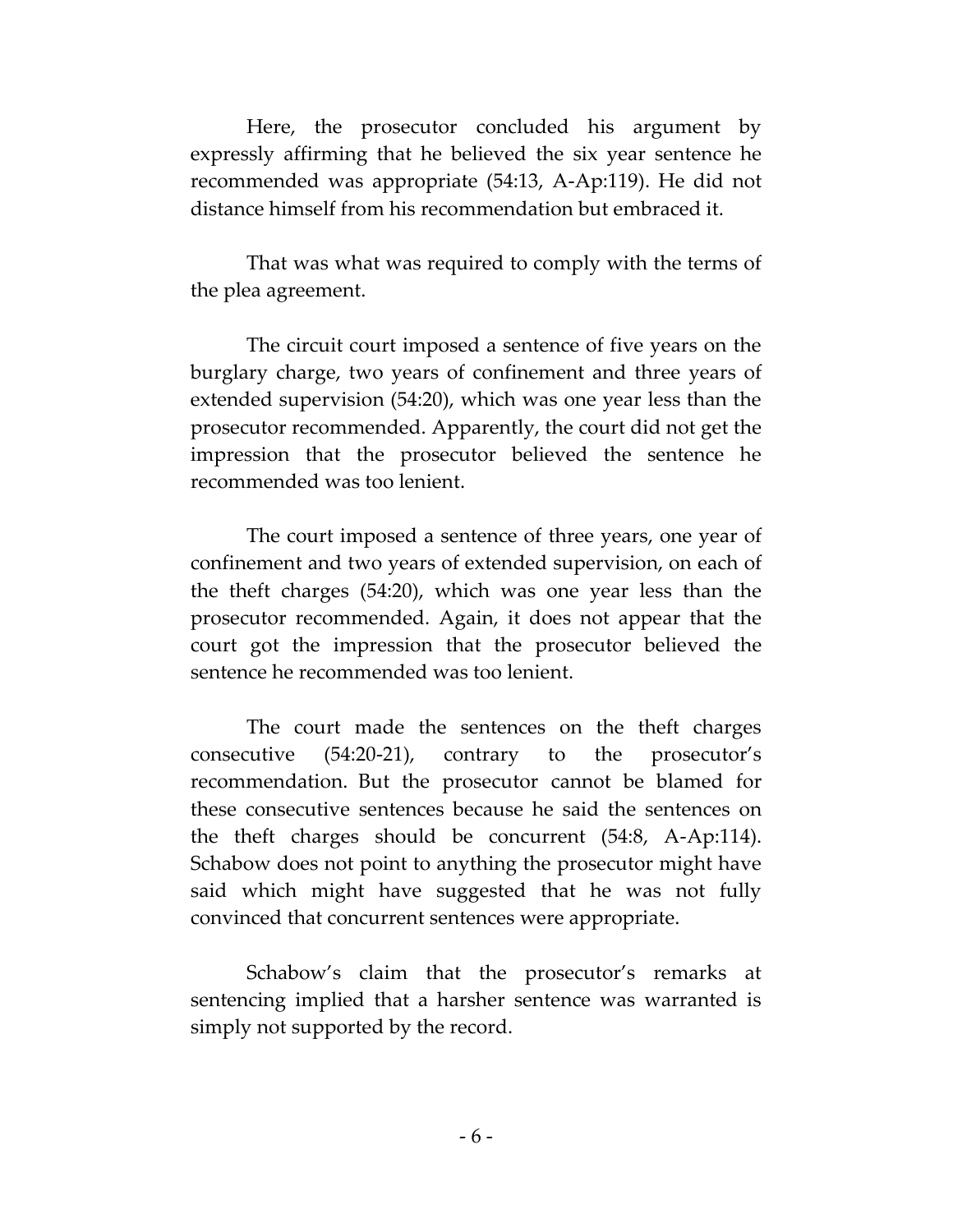Since the prosecutor did not even arguably breach the plea agreement in any way, Schabow's attorney was not deficient for failing to object when there was nothing to object to. Therefore, Schabow's claim of ineffective assistance necessarily fails. *Sprang*, 274 Wis. 2d 784, ¶ 13; *Naydihor*, 270 Wis. 2d 585, ¶ 9.

### **CONCLUSION**

It is therefore respectfully submitted that the judgment and order of the circuit court should be affirmed.

Dated: February, 2, 2015.

BRAD D. SCHIMEL Attorney General

THOMAS J. BALISTRERI Assistant Attorney General State Bar #1009785

Attorneys for Plaintiff-Respondent

Wisconsin Department of Justice Post Office Box 7857 Madison, Wisconsin 53707-7857 (608) 266-1523 (Phone) (608) 266-9594 (Fax) balistreritj@doj.state.wi.us